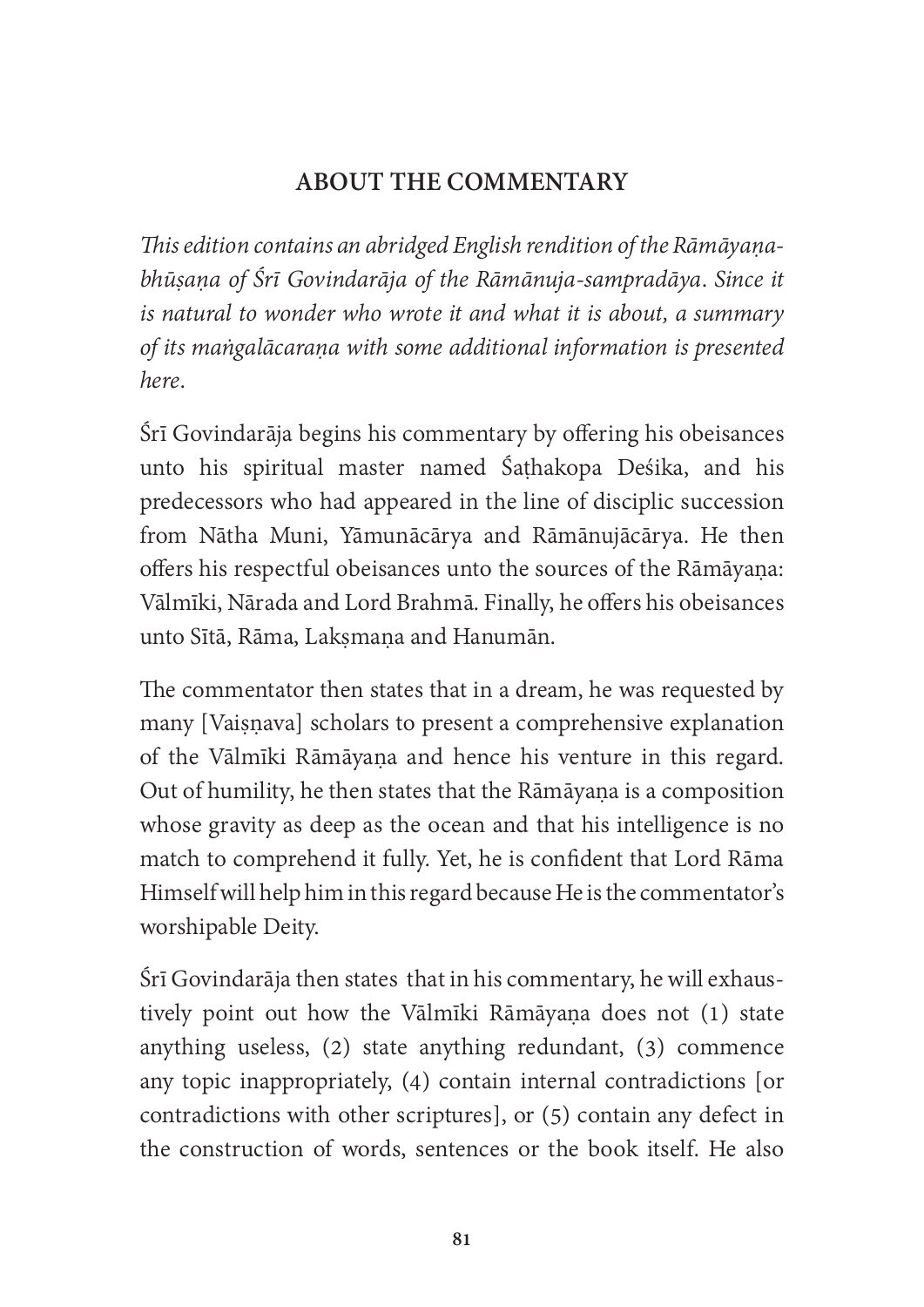## 82 Śrī Vālmīki Rāmāyaṇa

aims at bringing out the natural sense of the Rāmāyaṇa in his commentary.

He then states how he has undertaken the task of commenting on the Rāmāyaṇa. Following the path shown by his spiritual master, he has extracted the gemlike [scriptural] conclusions from the oceanlike teachings of his predecessor-ācāryas and fused them with remarks from other commentaries on the Rāmāyana that resemble metallic fragments to produce his commentary, Śrī Rāmāyaṇabhūsana, "Ornaments for Śrī Rāmāyana."

The Vālmīki Rāmāyaṇa is divided into kāņdas, which Śrīla Prabhupāda refers to as Cantos in a room conversation on 12 April 1975 in Hyderabad. From the colophons to Śrī Govindarāja's commentary on each of the the Rāmāyaṇa Cantos, we notice the very interesting names he gives to different portions of his commentary. Since the Rāmāyaṇa is considered to be a form of the Supreme Lord Rāmacandra Himself, he calls his Canto 1 commentary Mani-mañjīra, "Jewelled anklets [for His lotus feet]," Canto 2 commentary Pītāmbara, "Yellow cloth [to cover His legs]," Canto 3 commentary Ratna-mekhalā, "Jewelled belt [for His waist]," Canto 4 commentary Muktāhāra, "Pearl necklace [for His neck]," Canto 5 commentary Śrngāra-tilaka, "Elegant Tilaka [for His forehead]," Canto 6 commentary Ratna-kirīța, "Gem-studded Crown [for His head]," and Canto 7 commentary Mani-mukuṭa "Jewelled Top-piece for the Crown [on His head]."

In the maṅgalācaraṇa, Śrī Govindarāja then states that he will bring out the very clear cardinal teachings of the Rāmāyaṇa, eighteen in number, that Śrī Rāmānuja received from one of his spiritual masters Śailapūrṇa and as it has been received through his disciplic succession. [These teachings are separately presented in this volume.]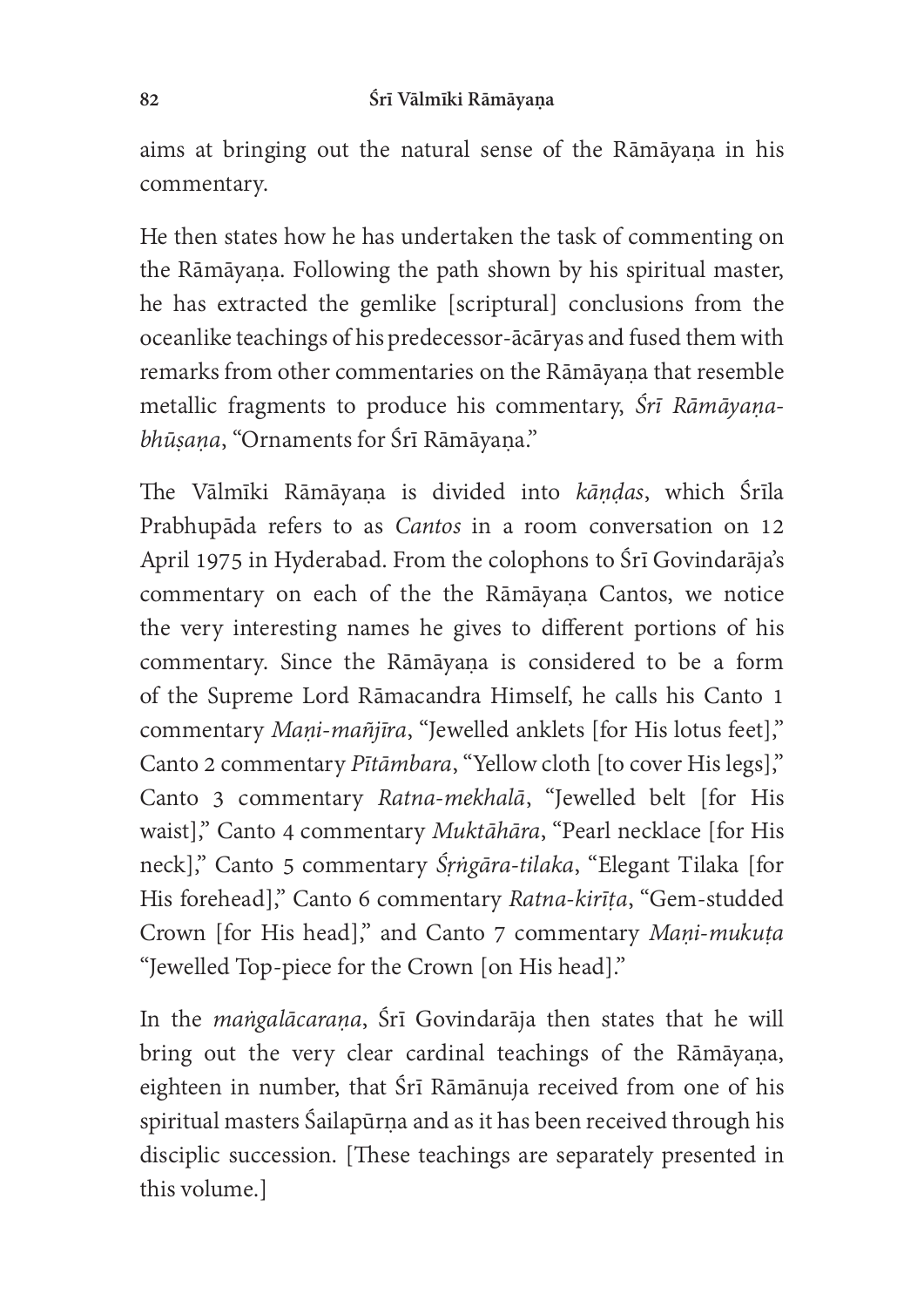The commentator then states that, as and when needed, he will present meanings of particular words, sentences or the non-explicit import of passages. In this edition, we have tried to incorporate the meaning of particular words and sentences into the Sanskrit-English equivalents and translation itself as much as possible. Otherwise, they appear in the section titled "Commentary." It is well known among both academic and traditional scholars that Sanskrit commentaries become incomprehensible to the modern reader when translated literally, and so we have tried rendered it in an intelligible manner, taking care to include the commentator's implicit points inside square brackets. Sometimes, for the sake of the scholarly devotee readers, we have left a number of quotations from authorities in the commentary untranslated at the end of each chapter under the heading Quotations. Technical explanations on Sanskrit grammar, etc., that appear in the commentary are generally left out. As a general principle, philosophical points made in the commentary that require too elaborate an explanation have also been set aside. We have also carefully endeavored to follow the example set by Śrīla Bhaktivinoda Thākura who produced an abridged Bengali rendition of a philosophical booklet entitled Artha-pañcaka by Śrī Pillai Lokācārya of the Rāmānujasampradāya. We estimate that the rendered portion covers more than 80% of the commentary. We have also presented footnotes in an attempt to further clarify the subject matter.

As far as the text of the commentary is concerned, we have consulted three printed editions of this commentary, as published by the Madhva Vilas Book Depot, Rashtriya Sanskrit Sansthan and Parimal Publications. The Rashtriya Sanskrit Sansthan edition contains the following academic observation on Śrī Govindarāja and his commentary: